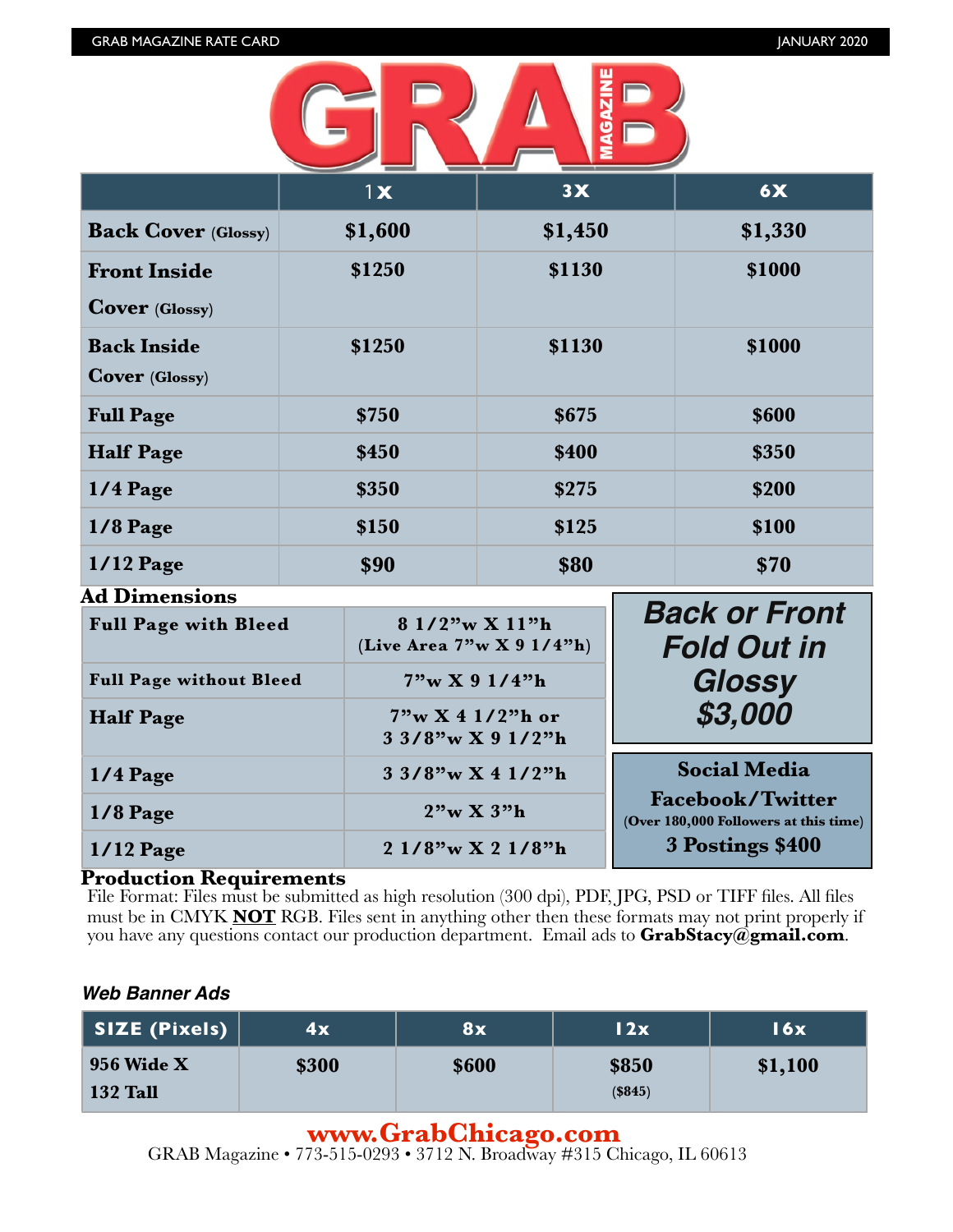

# **Newsprint Deadlines for 2021**

| Cover Date         | Art Work Due*      |
|--------------------|--------------------|
| <b>January 5</b>   | <b>January 1</b>   |
| <b>January 19</b>  | <b>January 15</b>  |
| <b>February 2</b>  | <b>January 29</b>  |
| <b>February 16</b> | <b>February</b> 12 |
| March 2            | <b>February 26</b> |
| March 16           | March 12           |
| March 30           | March 26           |
| April 13           | April 9            |
| April 27           | April 23           |
| May 11             | May 7              |
| May 25             | May 21             |
| June 8             | June 4             |
| June 22            | June 18            |
| <b>July 6</b>      | July 2             |
| <b>July 20</b>     | <b>July 16</b>     |
| <b>August 3</b>    | <b>July 30</b>     |
| <b>August 17</b>   | <b>August 13</b>   |
| <b>August 31</b>   | <b>August 27</b>   |
| September 14       | September 10       |
| September 28       | September 24       |
| <b>October 12</b>  | October 8          |
| October 26         | October 22         |
| <b>November 9</b>  | <b>November 5</b>  |
| <b>November 23</b> | November 19        |
| December 7         | <b>December 3</b>  |
| December 21        | December 17        |

### **Terms and Conditions:**

*All ads must be pre-paid.*

• These terms and conditions shall be deemed incorporated into every insertion order, space contract or uncontracted advertisement given to GRAB Magazine unless specifically modified in a written assignment signed by the publisher. Advertising rates and conditions maybe changed at any time without notice.

• Advertisments are accepted only under the condition that the advertisers assume all liability and responsibility for any legal claims resulting from advertisments printed or not printed.

• Returned checks will be subject to a \$35 fee and will automatically revoke all credit agreements.

### THERE ARE NO REFUNDS.

| <b>Special Issues</b>   | <b>Cover Date</b>    |
|-------------------------|----------------------|
| <b>International Mr</b> |                      |
| Leather                 | May 25th             |
| <b>Bear Pride</b>       |                      |
| <b>Grabby Awards</b>    |                      |
| <b>Pridefest/Pride</b>  | <b>June 22nd</b>     |
| <b>Market Days</b>      | <b>August 3rd</b>    |
| <b>Labor Day</b>        | <b>August 31st</b>   |
| <b>Halloween</b>        | <b>October 26th</b>  |
| Thanksgiving            | November 23rd        |
| Christmas               | December 7th         |
| New Years'              | <b>December 21st</b> |

**\* Inside Front/Back Have early deadlines please call for deadlines**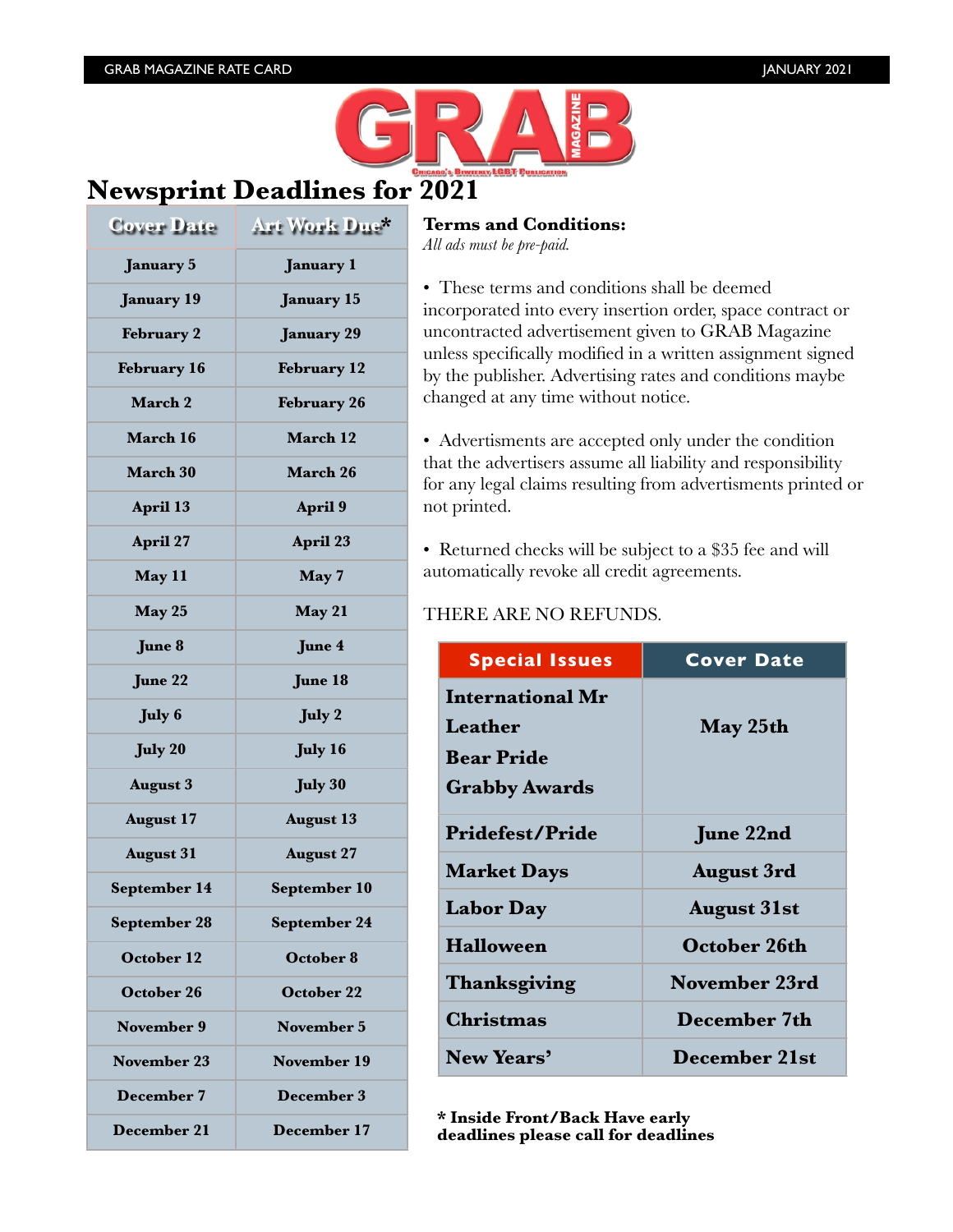

## **Glossy Deadlines for 2021**

| Cover Date          | Art Work Due*            |
|---------------------|--------------------------|
| <b>January 5</b>    | <b>December 25, 2020</b> |
| <b>January 19</b>   | <b>January 8</b>         |
| <b>February 2</b>   | <b>January 22</b>        |
| <b>February 16</b>  | February 5               |
| <b>March 2</b>      | <b>February 19</b>       |
| March 16            | March 5                  |
| <b>March 30</b>     | March 19                 |
| <b>April 13</b>     | April 2                  |
| April 27            | April 16                 |
| May 11              | April 30                 |
| May 25              | May 14                   |
| June 8              | May 28                   |
| June 22             | June 11                  |
| <b>July 6</b>       | June 25                  |
| <b>July 20</b>      | July 9                   |
| <b>August 3</b>     | July 23                  |
| <b>August 17</b>    | <b>August 6</b>          |
| <b>August 31</b>    | <b>August 20</b>         |
| September 14        | September 3              |
| <b>September 28</b> | September 17             |
| <b>October 12</b>   | October 1                |
| October 26          | <b>October 15</b>        |
| November 9          | <b>October 29</b>        |
| November 23         | <b>November 12</b>       |
| December 7          | November 26              |
| December 21         | <b>December 10</b>       |

### **Terms and Conditions:**

*All ads must be pre-paid.*

• These terms and conditions shall be deemed incorporated into every insertion order, space contract or uncontracted advertisement given to GRAB Magazine unless specifically modified in a written assignment signed by the publisher. Advertising rates and conditions maybe changed at any time without notice.

• Advertisments are accepted only under the condition that the advertisers assume all liability and responsibility for any legal claims resulting from advertisments printed or not printed.

• Returned checks will be subject to a \$35 fee and will automatically revoke all credit agreements.

### THERE ARE NO REFUNDS.

| <b>Special Issues</b>   | <b>Cover Date</b>    |
|-------------------------|----------------------|
| <b>International Mr</b> |                      |
| Leather                 | May 25th             |
| <b>Bear Pride</b>       |                      |
| <b>Grabby Awards</b>    |                      |
| <b>Pridefest/Pride</b>  | June 22nd            |
| <b>Market Days</b>      | <b>August 3rd</b>    |
| <b>Labor Day</b>        | <b>August 31st</b>   |
| <b>Halloween</b>        | <b>October 26th</b>  |
| Thanksgiving            | <b>November 23rd</b> |
| <b>Christmas</b>        | December 7th         |
| New Years'              | <b>December 21st</b> |

**\* Inside Front/Back Have early deadlines please call for deadlines**